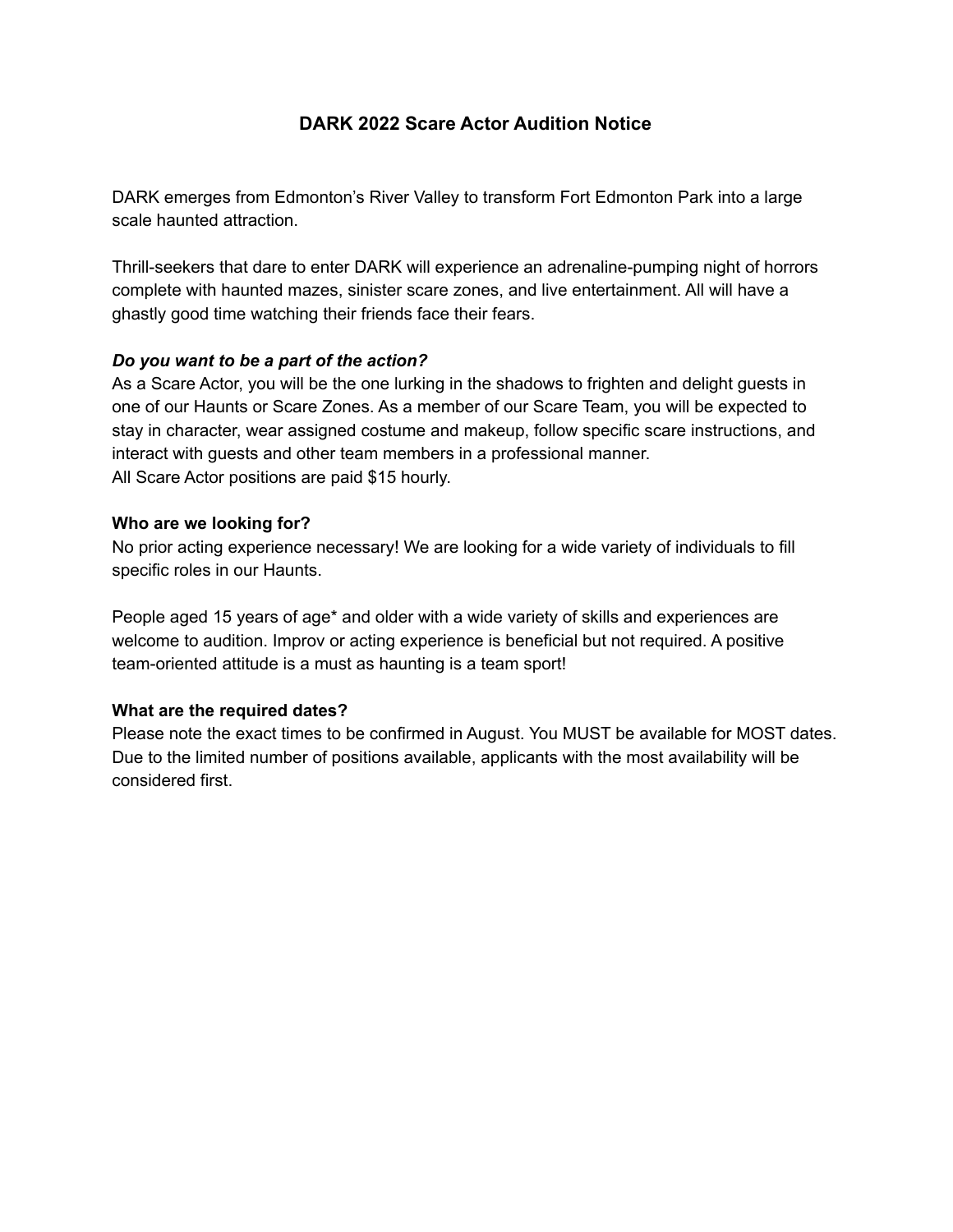| <b>September</b> |               |                 |                    |    |        |                 | Legend                                                       |
|------------------|---------------|-----------------|--------------------|----|--------|-----------------|--------------------------------------------------------------|
| Sunday           | <b>Monday</b> | Tuesdsay        | Wednesday Thursday |    | Friday | <b>Saturday</b> | <b>Training</b><br>9:00 am - 4:00 pm                         |
| 11               | 12            | 13              | 14                 | 15 | 16     | 17              | <b>Training</b><br>9:00 am - 12:30 pm<br>OR 1:00 - 4:30 pm   |
| 18               | 19            | 20              | 21                 | 22 | 23     | 24              | <b>Training</b><br>6:00 pm - 10:00 pm                        |
| 25               | 26            | 27              | 28                 | 29 | 30     |                 | <b>Dress Rehearsal</b><br>$6:00 \text{pm} - 10:00 \text{pm}$ |
| <b>October</b>   |               |                 |                    |    |        |                 | <b>Event Night</b><br>6:00 pm - 11:30 pm                     |
| <b>Sunday</b>    | <b>Monday</b> | <b>Tuesdsay</b> | Wednesday Thursday |    | Friday | <b>Saturday</b> | *dates depend on which haunt<br>you are assigned             |
|                  |               |                 |                    |    |        | $1*$            |                                                              |
| $2^*$            | 3             | 4               | 5                  | 6  |        | 8               |                                                              |
| 9                | 10            | 11              | 12                 | 13 | 14     | 15              |                                                              |
| 16               | 17            | 18              | 19                 | 20 | 21     | 22              |                                                              |
| 23               | 24            | 25              | 26                 | 27 | 28     | 29              |                                                              |
| 30               | 31            |                 |                    |    |        |                 |                                                              |

## **What can I expect at the audition?**

- Everyone will participate in a group audition (6 to 10 people at a time). You will be guided through the audition and asked to do various exercises.
- Auditions will take a total of 30 minutes. You will be assigned an exact time-slot.
- There is no need to prepare anything. Please do not bring props or costumes. We will take a group photo at the audition, so there is no need to bring a headshot.
- Wear comfortable clothing you can move in.
- Be open and ready to explore playing different characters. We want to see you try your best and have fun!

## **AUDITIONS**

**How to sign up:** If you or anyone you know would like to become a part of the Scare Team, please fill out this [form](https://docs.google.com/forms/d/e/1FAIpQLSdPrkGwxE6XvKWLaVNHEImcsW5ej44mg5lr1WQbiMOBH7d1hA/closedform)**,** to schedule an audition time-slot.

## **When:**

- Monday June 13, 5:00pm 9:30pm
- Wednesday June 15, 5:00pm 9:30pm
- Monday June 20, 5:00pm 9:30pm
- Wednesday June 22, 5:00pm 9:30pm